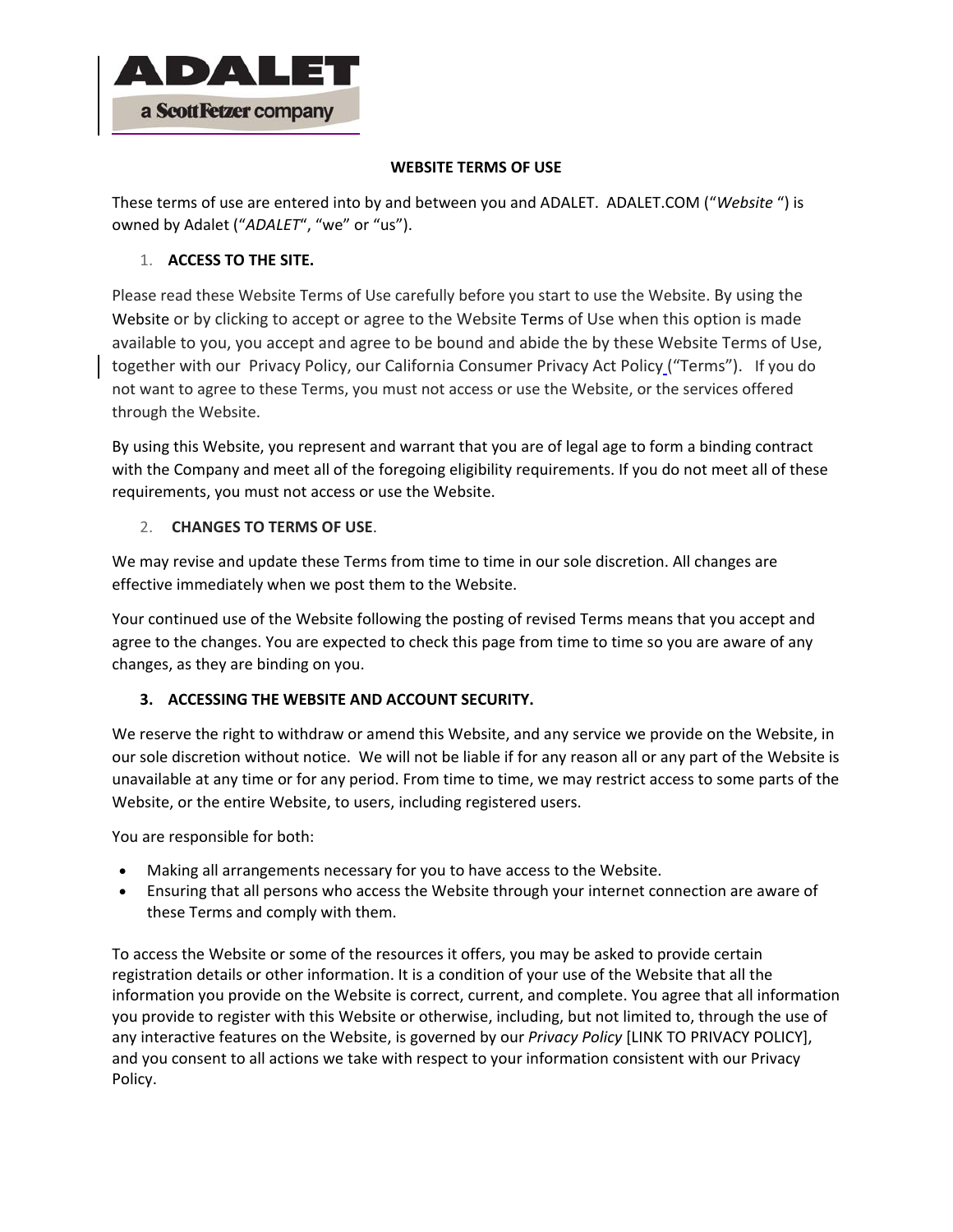

If you choose, or are provided with, a username, password, or any other piece of information as part of our security procedures, you must treat such information as confidential, and you must not disclose it to any other person or entity. You also acknowledge that your account is personal to you and agree not to provide any other person with access to this Website or portions of it using your username, password, or other security information. You agree to notify us immediately of any unauthorized access to or use of your username or password or any other breach of security. You also agree to ensure that you exit from your account at the end of each session. You should use particular caution when accessing your account from a public or shared computer so that others are not able to view or record your password or other personal information.

We have the right to disable any user name, password, or other identifier, whether chosen by you or provided by us, at any time if, in our opinion, you have violated any provision of these Terms.

# **4. ACCEPTABLE USE OF THE SITE.**

You may use the Website only for lawful purposes and in accordance with these Terms. You agree not to use the Website:

- In any way that violates any applicable federal, state, local, or international law or regulation (including, without limitation, any laws regarding the export of data or software to and from the US or other countries).
- For the purpose of exploiting, harming, or attempting to exploit or harm minors in any way by exposing them to inappropriate content, asking for personally identifiable information, or otherwise.
- To engage in any other conduct that restricts or inhibits anyone's use or enjoyment of the Website, or which, as determined by us, may harm the Company or users of the Website, or expose them to liability.

In order to use the website, you must obtain access to the World Wide Web directly or through devices that access Web-based content and pay any and all service fees associated with such access.

(a) Use of Website Material. The material provided on this Website, including the information and any images incorporated in the website, is for your personal private non‐commercial use only. You may not modify, republish, post or transmit anything you obtain from this Website, including anything you download from the website, unless you first obtain our consent.

 (b) Security, Cracking and Hacking. You are prohibited from violating or attempting to violate the security of the Website. Accordingly, you agree not to: (i) access data or materials not intended for you; (ii) log into a server or account which you are not authorized to access; (iii) attempt to probe, scan or test the vulnerability of a system or network or to breach security or authentication measures without proper written authorization; or (iv) attempt to interfere with service to any user, host or network, including without limitation, by means of submitting a virus to the Website, overloading, "flooding", "mailbombing" or "crashing" the Website. Violations of system or network security may result in civil or criminal liability. ADALET reserves the right to investigate occurrences which may involve such violations and may involve, and cooperate with, law enforcement authorities in prosecuting users who have participated in such violations. You understand that data and communications, including e-mail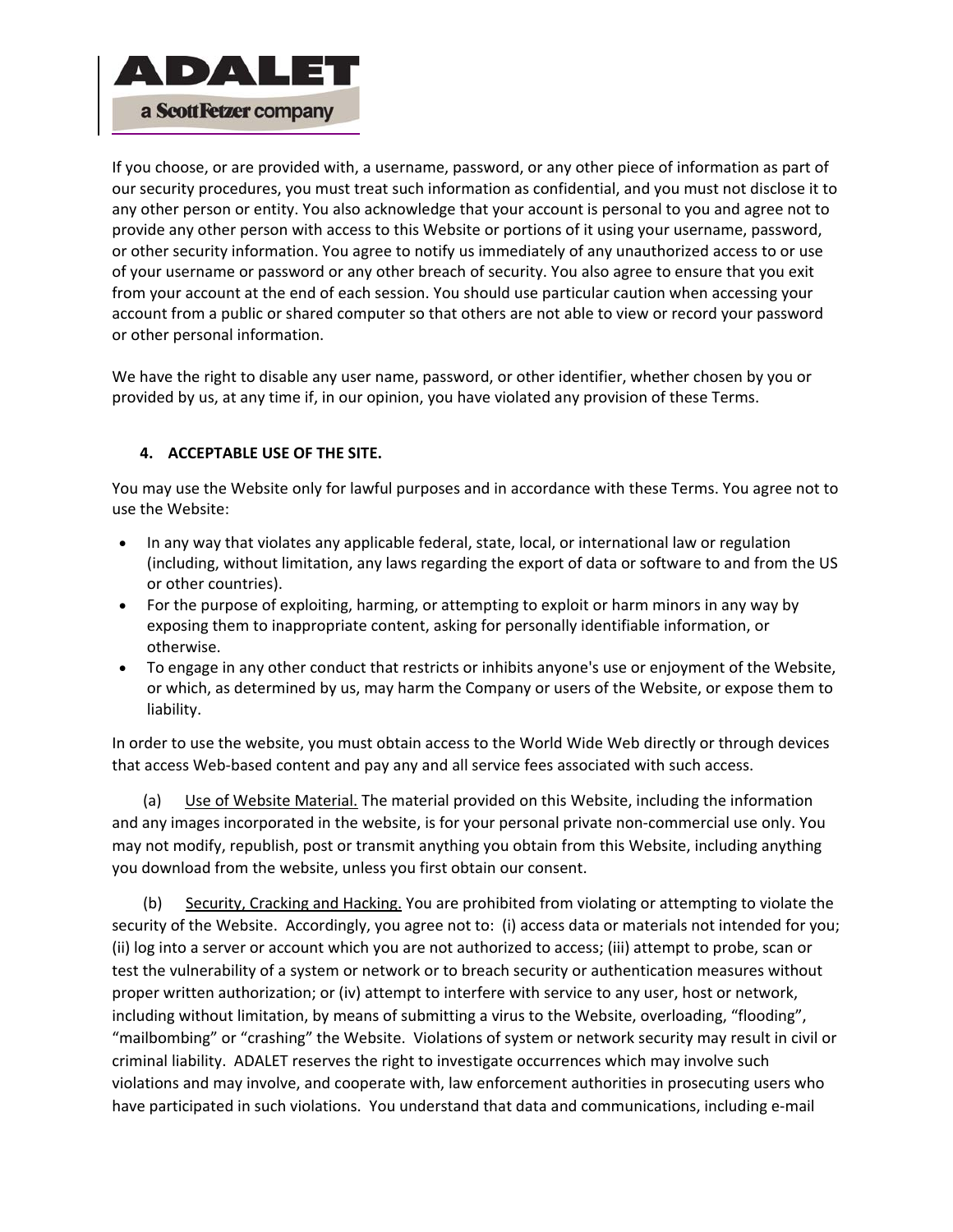

and other electronic communications, may be accessed by unauthorized third parties when communicated over the Internet.

 (c) Third‐Party Intellectual Property Rights. Without limiting the foregoing, you may not, and by using the Website you agree not to, use the Website to: (i) transmit or post material that is copyrighted, unless you are the copyright owner or have obtained the permission of the copyright owner to transmit it; (ii) transmit or post material that reveals trade secrets, unless you own them or have the permission of the owner to so transmit them; or (iii) transmit or post material that infringes on any Intellectual Property Rights (as defined below) of others or violates the privacy or rights of publicity of others. For purposes of these Terms, the term "*Intellectual Property Rights*" means collectively, rights under patent, trademark, copyright and trade secret laws, and any other intellectual property or proprietary rights recognized in any country or jurisdiction worldwide, including, without limitation, moral rights and similar rights.

 (g) Ownership. All content and materials on the Site are the property of ADALET and is subject to U.S. and international copyright, trademarks and other proprietary rights and Intellectual Property Rights laws. All software used on the Website is the property of ADALET or its licensors and is subject to U.S. and international copyright laws. Except to the minimum extent otherwise expressly permitted under copyright law, no copying or exploitation of material from the Website is permitted except expressly in accordance with these Terms or with the express written permission of ADALET and any other applicable copyright owner. You acknowledge that you do not acquire any ownership rights by virtue of downloading copyrighted material from the Website. All rights not expressly granted hereunder are expressly reserved to ADALET.

 (h) Minors and Children under 13. ADALET's site and services are not for minors or children under 13 years old. ADALET does not knowingly solicit data online from, or market online to, minors or children under 13. If ADALET knowingly receive a minor's or a child's personal information, ADALET will delete it from our systems.

### **5. WARRANTY DISCLAIMER.**

THE CONTENT, SERVICES, INFORMATION AND ACCESS TO THE WEBSITE ARE PROVIDED "AS IS" AND WITHOUT WARRANTIES OF ANY KIND, EITHER EXPRESS OR IMPLIED, INCLUDING, BUT NOT LIMITED TO, THE IMPLIED WARRANTIES OF MERCHANTABILITY AND FITNESS FOR A PARTICULAR PURPOSE. ADALET DOES NOT WARRANT THAT ANY PART OF THE SITE WILL OPERATE UNINTERRUPTED OR ERROR‐FREE, THAT DEFECTS WILL BE CORRECTED, OR THAT THE WEBSITE OR THE SERVER THAT MAKES IT AVAILABLE ARE FREE OF VIRUSES OR OTHER HARMFUL COMPONENTS OR THAT TRANSMISSION TO OR FROM THE WEBSITE AND ACCESS TO THE SITE WILL NOT BE INTERRUPTED, DISCONTINUED OR ERROR‐ FREE. ADALET DOES NOT WARRANT OR MAKE ANY REPRESENTATIONS REGARDING THE USE OR THE RESULTS OF THE USE OF THE SITE IN TERMS OF ITS QUALITY, CORRECTNESS, ACCURACY, RELIABILITY OR OTHERWISE.

ADALET EXPRESSLY DISCLAIMS ANY RESPONSIBILITY FOR THE ACCURACY, CONTENT, AVAILABILITY OF INFORMATION, PRODUCTS OR SERVICES FOUND ON THIRD‐PARTY SITES THAT LINK TO OR FROM THE WEBSITE. ADALET CANNOT BE HELD RESPONSIBLE FOR THE MATERIAL CONTAINED ON THIRD PARTY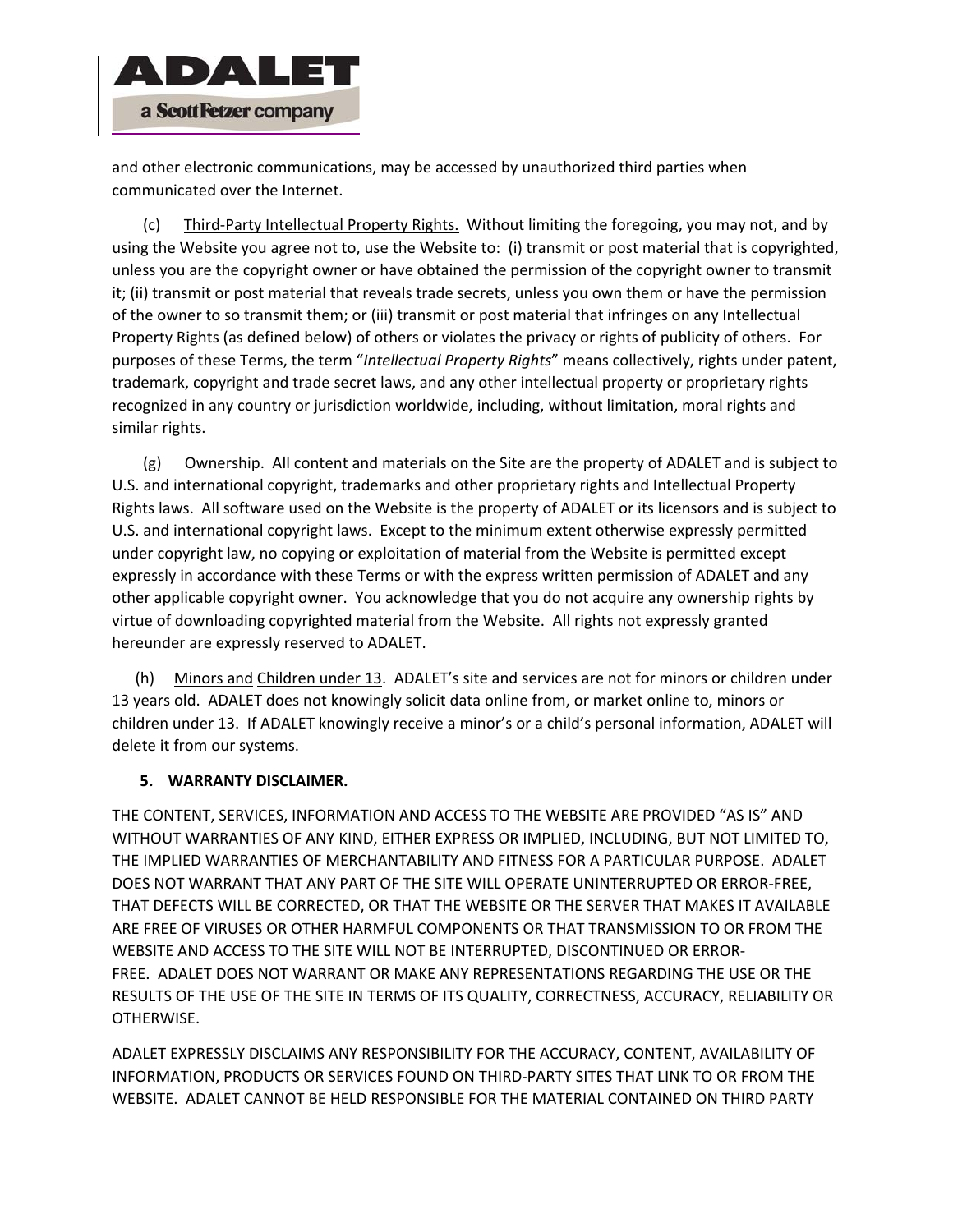

SITES AND/OR RELATED SERVICES NOR DOES ADALET MAKE ANY REPRESENTATIONS OR WARRANTIES AS TO THE SECURITY OF ANY INFORMATION YOU MIGHT BE REQUESTED TO GIVE TO THIRD‐PARTY SITES.

SOME JURISDICTIONS DO NOT ALLOW THE EXCLUSION OF IMPLIED WARRANTIES OR CONDITIONS. THEREFORE, THE ABOVE MAY NOT APPLY TO YOU. IN SUCH JURISDICTIONS, ALL SUCH WARRANTIES AND CONDITIONS ARE EXCLUDED AND DISCLAIMED TO THE FULL EXTENT PERMITTED BY THE LAW.

# **6. LIMITATION OF LIABILITY.**

TO THE FURTHEST EXTENT PERMITTED BY LAW, UNDER NO CIRCUMSTANCES INCLUDING, WITHOUT LIMITATION, THE NEGLIGENCE OF ADALET, ITS AFFILIATES, LICENSORS OR CONTRACTORS, SHALL ADALET OR ITS AFFILIATES, LICENSORS OR CONTRACTORS BE LIABLE FOR ANY DAMAGES INCLUDING, WITHOUT LIMITATION, DIRECT, SPECIAL, INDIRECT, PUNITIVE, CONSEQUENTIAL, EXEMPLARY AND/OR INCIDENTAL DAMAGES THAT RESULT FROM YOUR USE OR INABILITY TO USE THE SITE, ANY CONTENT AND/OR ANY RELATED SOFTWARE, EVEN IF ADALET OR AN AUTHORIZED ADALET REPRESENTATIVE HAS BEEN ADVISED OF THE POSSIBILITY OF SUCH DAMAGES. NOTWITHSTANDING ANYTHING ELSE CONTAINED IN THESE TERMS, IN THE EVENT THE TERMS OF THIS SECTION, OR ANY PART OF THIS SECTION, SHALL BE HELD INVALID OR UNENFORCEABLE BY A COURT OF COMPETENT JURISDICTION, IN NO EVENT SHALL ADALET' TOTAL LIABILITY TO YOU, OR ANYONE CLAIMING BY OR THROUGH YOU, FOR ANY DAMAGES, LOSSES, CLAIMS AND/OR CAUSES OF ACTION, WHETHER IN CONTRACT, TORT, NEGLIGENCE OR OTHERWISE EXCEED ONE HUNDRED DOLLARS (\$100). FURTHER, YOU SHALL INDEMNIFY, DEFEND AND HOLD HARMLESS ADALET AND ITS SPONSORS, BUSINESS AFFILIATES, SUBSIDIARIES, AFFILIATES, OFFICERS, DIRECTORS, EMPLOYEES, ATTORNEYS AND AGENTS, FROM AND AGAINST ANY AND ALL DAMAGES, CLAIMS AND ACTIONS BROUGHT BY YOU OR ANY THIRD PARTY RESULTING FROM YOUR USE OF THE WEBSITE IN VIOLATION OF THESE TERMS OR THE INFRINGEMENT BY YOU OF ANY INTELLECTUAL PROPERTY RIGHTS OF ANY PERSON OR ENTITY.

# **7. GOVERNING LAW AND ARBITRATION.**

The laws of the State of Ohio (excluding any principles of conflicts of laws) govern your use of the Website, the services and these Terms and any Additional Terms. Either you or ADALET may elect to arbitrate any claim or dispute relating in any way to these Terms and Additional Terms and if either party so elects the other party agrees to arbitration of the dispute. You agree that the parties shall settle any claim or dispute relating to these Terms by binding arbitration in Westlake, Ohio under the Arbitration Rules of the American Arbitration Association. Each party to the arbitration shall pay its own costs unless the Arbitration Rules require otherwise. To the fullest extent permitted by applicable law, no arbitration under these Terms shall be joined to an arbitration involving any other party subject to these Terms, whether through class arbitration proceedings or otherwise. NOTWITHSTANDING THE DISPUTE RESOLUTION REQUIREMENTS SET FORTH ABOVE, FOR ANY INJUNCTIVE RELIEF RELATING TO YOUR ACCESS TO, OR USE OF, THE SITE INCLUDING, WITHOUT LIMITATION, RELATED SERVICES, YOU AGREE AND HEREBY SUBMIT TO THE EXCLUSIVE JURISDICTION AND VENUE OF THE APPROPRIATE STATE OR FEDERAL COURTS LOCATED IN CUYAHOGA COUNTY, OHIO, U.S.A.